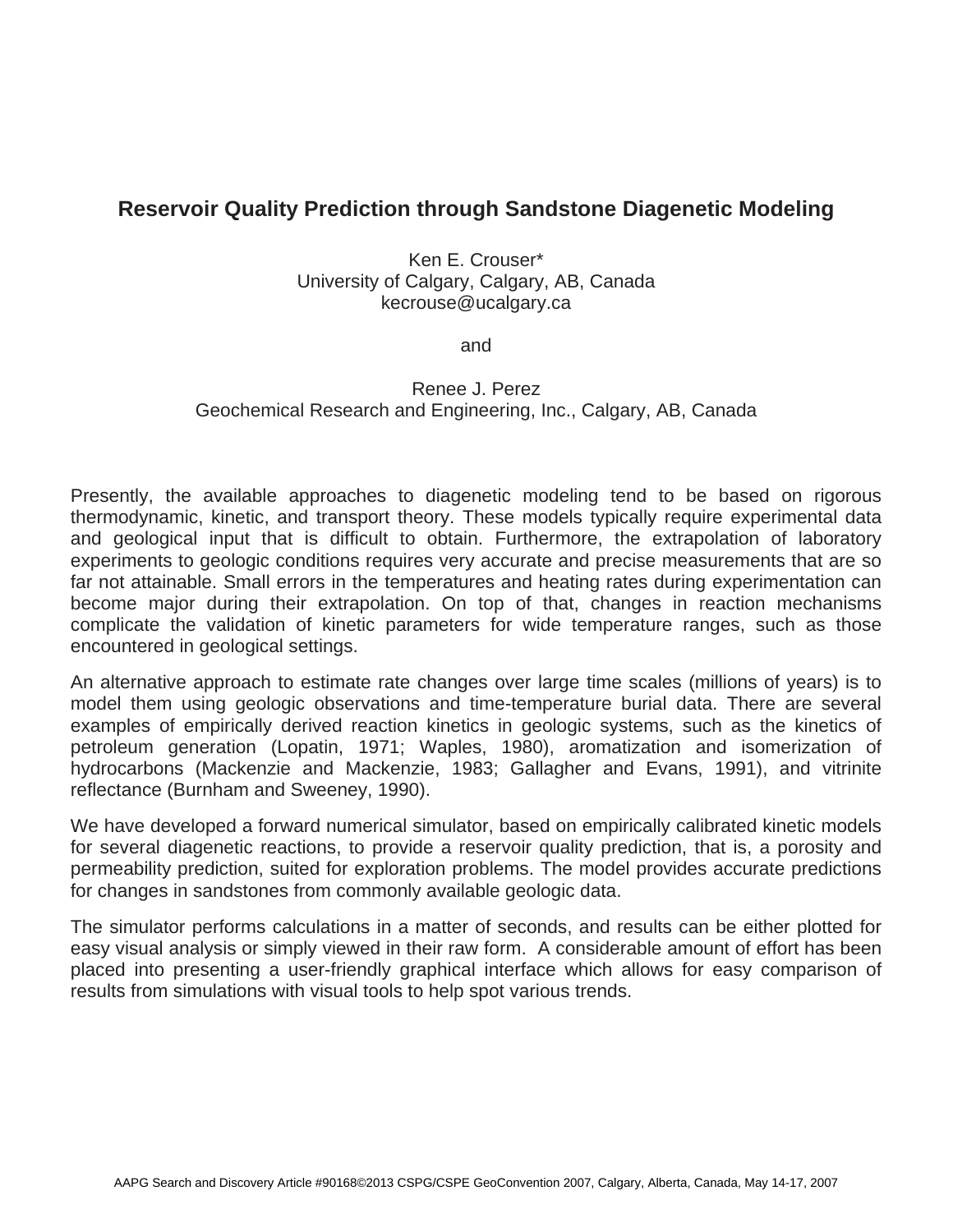With the simulator, different diagenetic processes are reproduced and compared to available geological trends reported in different basins. Some of the algorithms and kinetic rates that our forward simulator calculates are taken directly from the literature. Some other reservoir quality controlling processes are shown and tested for the first time. The simulator calculates:

- 1) Sandstone compaction through geological time, based on data from the work of Pitmann and Larese (1991), Lander and Walderhaug (1999), Chuhan and Bjorlykke.
- 2) Quartz cementation through geological time, based on work by Walderhaug (1994 and 1996).
- 3) Porosity reduction through geological time, based on the work of Lander and Walderhaug (1999)
- 4) Albitization of plagioclase, based on Perez and Boles (2006),
- 5) Smectite to illite transformation, based on Huang et. al. (1993), Velde and Vasseur (1992) and Elliot and Matisoff, 1996).
- 6) Fracture formation due to thermoelastic contraction, based on the uniaxial stress model of Perez and Boles (2006).
- 7) Precipitation of intergranular calcite through geological time as a function of anorthite dissolution, also through geological time.

All these processes aid in the prediction of porosity and permeability distribution in basins and may be used to predict the two dimensional distribution of porosity and cements. Furthermore as a paleothermometer and independent calibrator we included a popular vitrinite reflectance model (Sweeny and Burnham, 1990). As mentioned, for the most part, the input parameters for each one of these processes are derived from petrologic analysis.

To illustrate the utility of the model, we applied it together with vitrinite reflectance to regions in the San Joaquin basin in California, Lake Maracaibo basin in Venezuela, Denver basin in Colorado, Texas Gulf Coast basin, Paris basin in France, and geologic data from the Norwegian North Sea basin. In all cases we see satisfactory results when compared to realistic geologic data, and are able to reproduce reservoir trends.